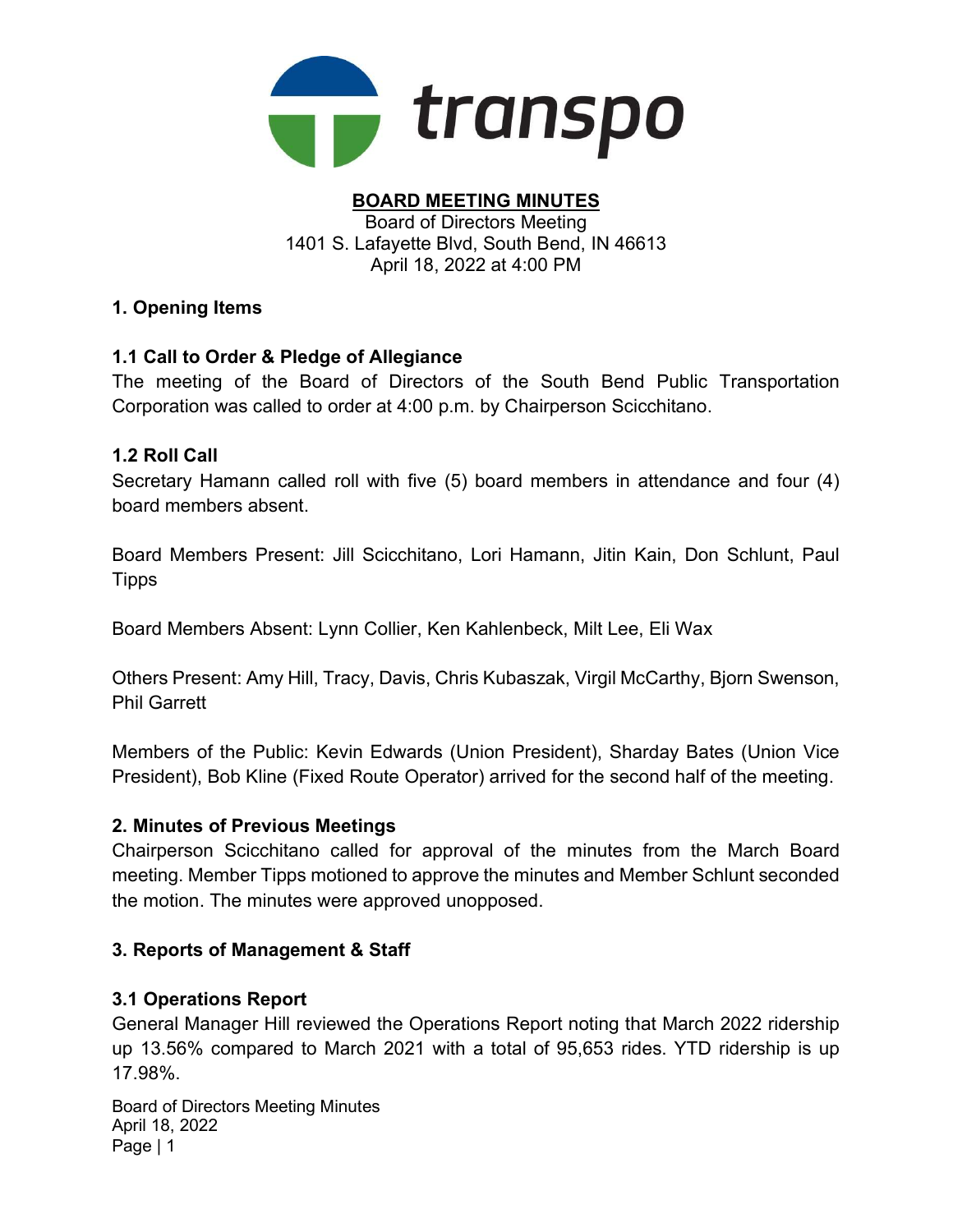Access ridership was up 29.05% compared to March 2021 with a total of 5,677 rides. YTD ridership is up 30.69%

The Safety Report showed there were no accidents in March 2022.

The Passenger Service Reports were reviewed noting 18 fixed route reports received with eight (8) unsubstantiated, six (6) being monitored for future action and four (4) resulting in discipline. The four resulting in discipline included two for operator discourtesy, one for texting while driving which is an automatic suspension and one for operator leaving passengers unattended on the bus.

Member Tipps commented that 18 PSRs received seemed high. General Manager Hill confirmed it was, but also noted the eight that were unsubstantiated.

There were four (4) Access PSRs received with two resulting in discipline for speeding.

The full report was included in the board packet.

## 3.2 Finance Report

Controller Kubaszak reviewed the Finance Report noting Passenger Revenue is up for the month due to bus pass purchases from the City of South Bend and enFocus (Ride Guarantee Program).

Secretary Hamann asked for additional information on the bus pass purchases. General Manager Hill explained the City of South Bend purchases were part of the MOU approved by the board with the passes used for the weather amnesty program. The City purchased two months of passes (total of 350). The passes purchased by enFocus are for the Ride Guarantee program. The program has expanded to include United Way and Goodwill. Individuals that do not have access to a smart phone and the Token Transit Ride Guarantee pass are provided a regular monthly bus pass. The Ride Guarantee program pays the full cost of each ride and pass.

Overtime will continue to be an issue with the open positions.

Member Tipps asked about the ability of union works to strike and General Manager Hill explained there is a no strike clause in the contract. He asked what happens if the contract expires and she explained that Transpo anticipates finalizing the contract prior to expiration and if that does not happen, past practice includes extending the current contract.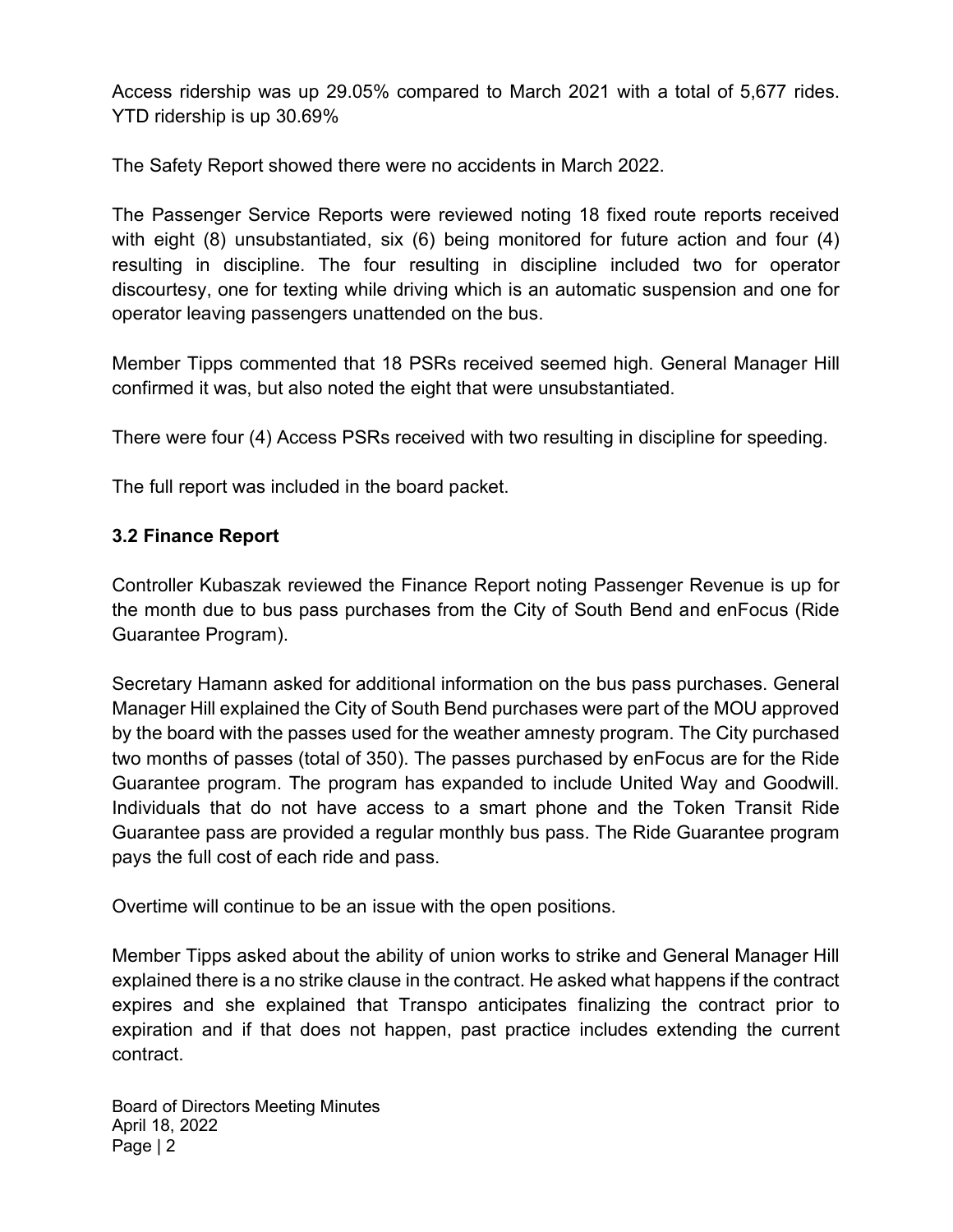Controller Kubaszak shared that Transpo received the wire fraud funds back which was unexpected. General Manager Hill noted that Controller Kubaszak's quick reaction to the fraud incident most likely assisted with the recovery of the funds.

Controller Kubaszak reviewed the open grant items noting that line grants related to the radio tower equipment and replacement buses will close out as funds are drawn down. He also noted the first one of nine buses arrived on site.

The full report was included in the board packet.

# 3.3 Human Resource Report

Director Davis provided the HR report and reviewed the open positions. She noted Bjorn Swenson, the new Director of Ridership has started.

She noted outreach has expanded to include additional job board and community organizations. General Manager Hill added this was a topic of discussion at APTA's CEO Seminar.

The full report was included in the board packet.

### 3.4 Maintenance Report

Director McCarthy reviewed the Maintenance Report noting there were 47 preventative maintenance inspections completed 100% on time.

He also confirmed the radio equipment that was recently installed is working without issue. The door replacement project at South Street Station is anticipated to start next week.

The full report was included in the board packet.

### 3.5 Marketing Report

General Manager Hill reviewed the Marketing Report highlighting the Token Transit ridership which continues to increase.

She also took the opportunity to introduce Bjorn Swenson, the new Director of Ridership, who started about a month ago. He was able to participate in the CONNECT Transit plan Core Design Workshop and will be assisting with the development and issuance of the RFP for Fixed Route Technology.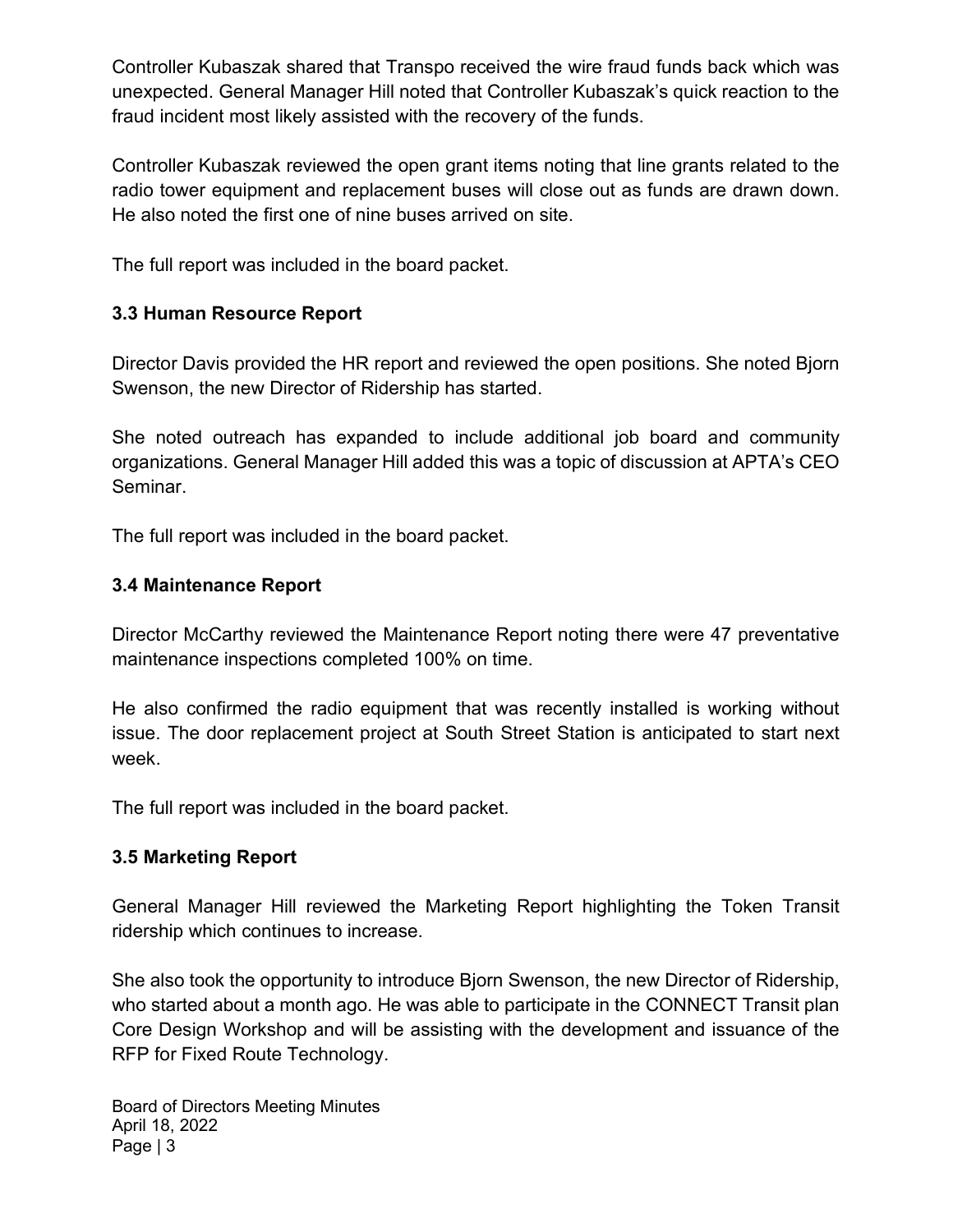She also noted an RFP will be issued for Website Update / Redesign. The current website is now 10 years old and outdated. The goal is to ensure the website is compatible with any new technologies to allow for online trip planning and improved customer interaction.

The full report was included in the board packet.

# 3.6 Administrative Report

General Manager Hill reviewed the Administrative Report. She noted the CONNECT Transit Plan Core Design Workshop took place March 22-25 and the public engagement portion of Phase I continues. The next round of public engagement will start in June.

She also highlighted the new safety requirements included in the Bipartisan Infrastructure bill. In order to meet the new requirements along with current and future training needs, Transpo is developing a new Safety & Training Officer position which is expected to be posted soon.

Chairperson Scicchitano asked about the previous safety and training position. General Manager Hill explained the organization did previously have a temporary safety and training position and then the responsibilities transitioned to the Operations Managers. This new position will require a higher level of qualifications and experience to meet the new regulations, including the development and implementation of a Safety Committee. Transpo has received guidance from other transit systems implementing the same.

She provided an update on the Triennial Review process noting that Supplemental RIR information is due April 19. The Virtual Site visit is scheduled to start on May 23 and run through the Exit Conference on June 7.

General Manager Hill touched on the TSA Mask Mandate explaining that it was originally extended through May 3. However, total a Federal judge in Florida issued a ruling against the mandate. Transpo is waiting on additional guidance from the TSA, but expects lifting the mandate.

She highlighted professional development opportunities which included the APTA Transit CEOs Seminar she attended April 9-12 and the upcoming APTA Mobility Conference that Bjorn will attend May 1-4. The Mobility Conference is good timing with the upcoming Fixed Route Technology RFP as Bjorn will be able to meet with potential vendors during the conference.

The full report was included in the board packet.

# 4.0 Introductions to Resolutions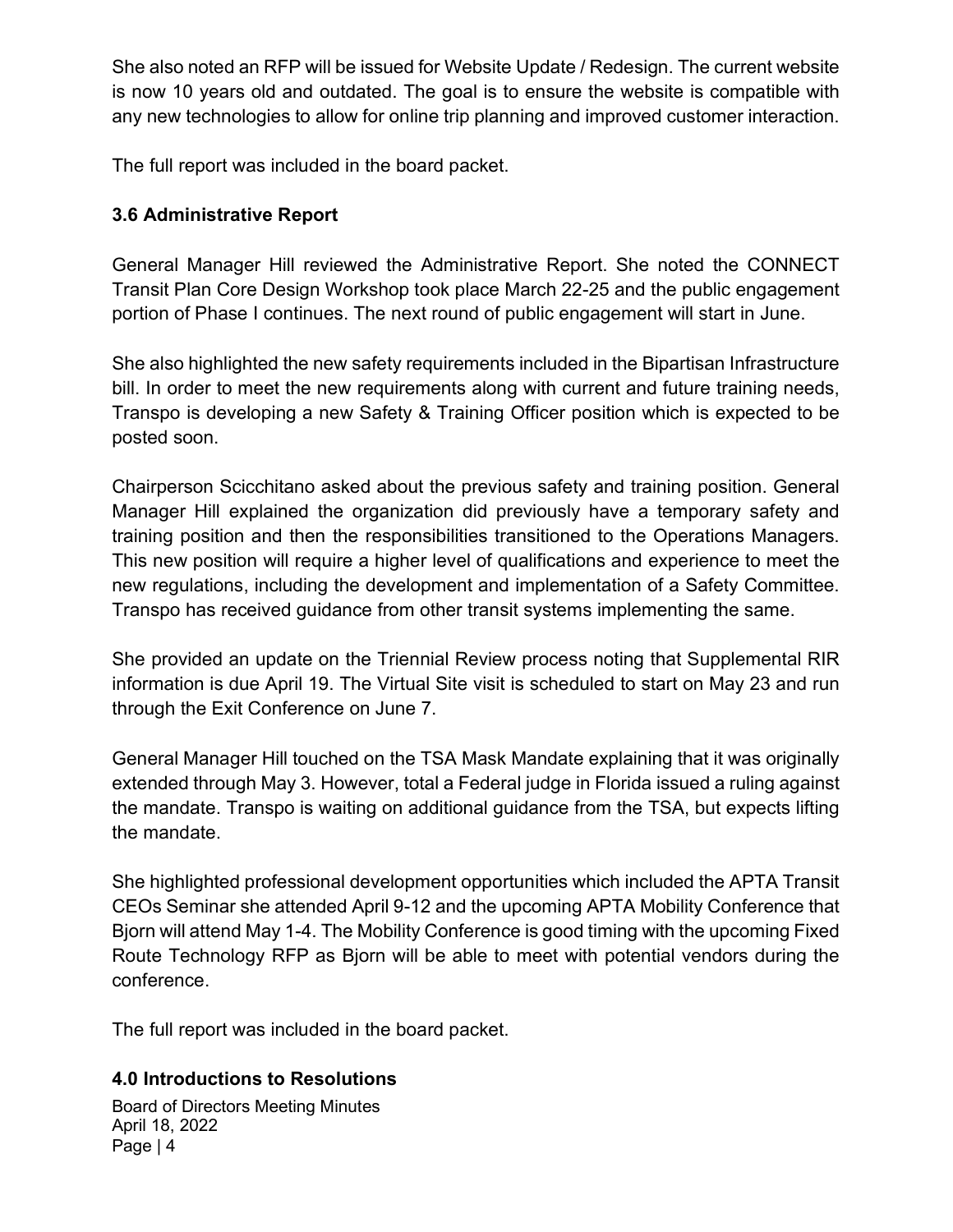# 4.1 RESOLUTION NO. 10-2022

A RESOLUTION OF THE BOARD OF DIRECTORS OF THE SOUTH BEND PUBLIC TRANSPORTATION CORPORATION, SOUTH BEND, INDIANA APPROVING THE FINANCIAL TRANSACTIONS INCURRED DURING THE MONTH OF MARCH WITHIN THE CORPORATION'S CAPITAL IMPROVEMENT FUND.

Staff Report: Investments and payments were made from the Capital Improvement Fund during the month of March 2022. The Corporation's share, which is required by the Federal Government, totaled \$17,471.37.

Member Tipps asked about a \$2,500 payment, but did not recall the vendor. Chairperson Scicchitano reviewed the check register included with the resolution, but did not see the referenced item. General Manager Hill noted that staff would follow-up and answer any additional questions.

Member Tipps motioned to approve Resolution 10-2022 and Member Schlunt seconded the motion. The motion passed unopposed.

## 4.2 RESOLUTION NO. 11-2022

A RESOLUTION OF THE BOARD OF DIRECTORS OF THE SOUTH BEND PUBLIC TRANSPORTATION CORPORATION, SOUTH BEND, INDIANA APPROVING THE FINANCIAL TRANSACTIONS INCURRED DURING THE PAST THIRTY-ONE (31) DAYS OF MARY WITHIN THE CORPORATION'S PAYROLL AND TRANSPORTAITON FUND

Staff Report: There were a total of 76 checks issued March 1-31 for a total disbursement of \$503,985.84.

Member Tipps motioned to approve Resolution 11-2022 and Secretary Hamann seconded the motion. The motion passed unopposed.

### 4.3 RESOLUTION NO. 12-2022

A RESOLUTION OF THE BOARD OF DIRECTORS OF THE SOUTH BEND PUBLIC TRANSPORTATION CORPORATION, SOUTH BEND, INDIANA AUTHORIZING MANAGEMENT TO ENTER INTO AN AGREEMENT WITH PREMIUM CONCRETE SERVICES INC., FOR PARKING LOT REPAIRS AT 1401 S. LAFAYETTE BLVD.

Staff Report: Controller Kubaszak reviewed the report that was included in the board packet.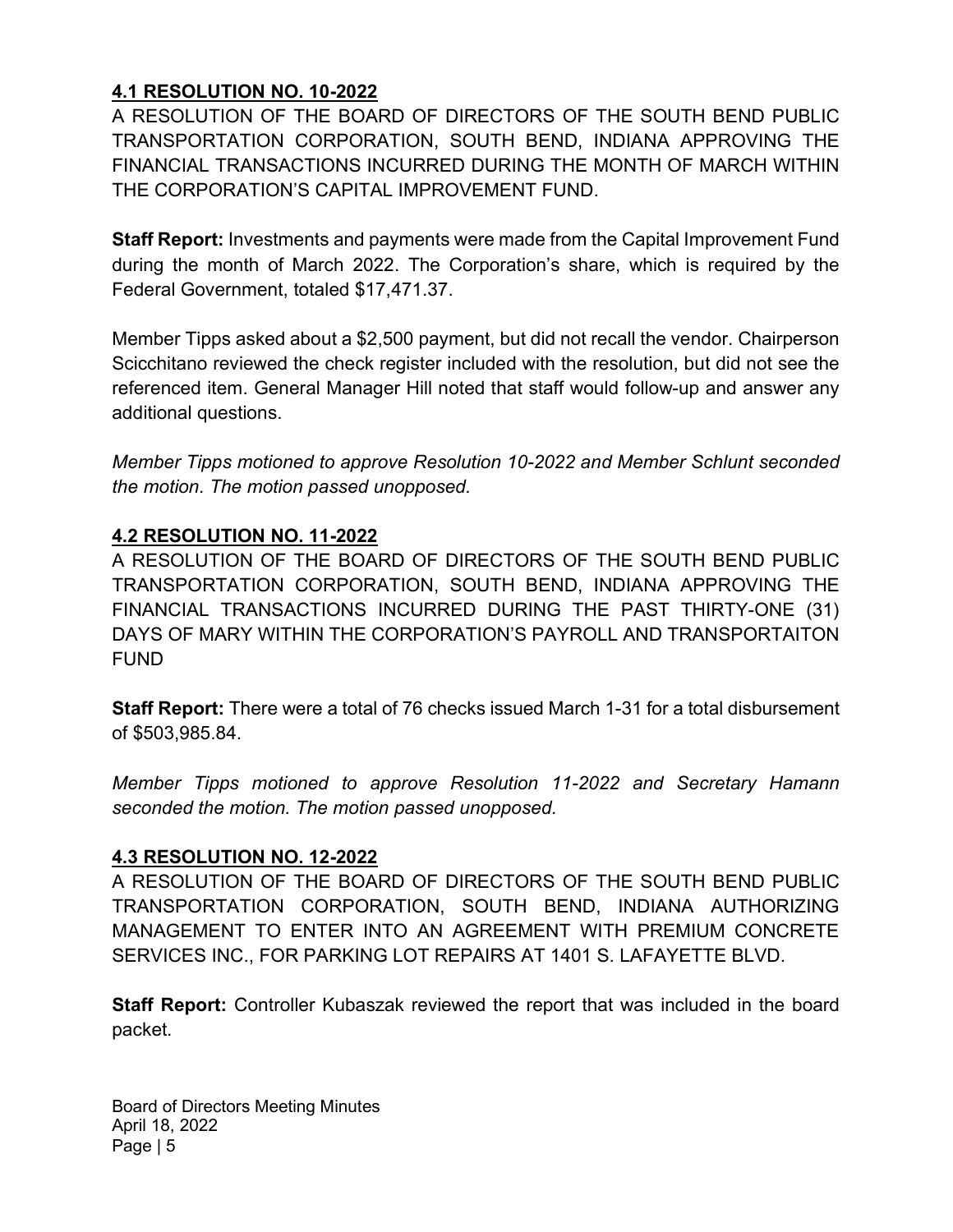Member Tipps motioned to approve Resolution 12-2022 and Member Kain seconded the motion. The motion passed unopposed.

### 4.4 RESOLUTION NO. 13-2022

A RESOLUTION OF THE BOARD OF DIRECTORS OF THE SOUTH BEND PUBLIC TRANSPORTATION CORPORATION, SOUTH BEND, INDIANA AUTHORIZING MANAGEMENT TO ENTER INTO AN AGREEMENT WITH WESTMATIC CORPORATION FOR THE PURCHASE OF A NEW BUS WASH

Staff Report: Controller Kubaszak reviewed the staff report included in the board materials. He explained Transpo reviewed the option of repairing / updating the bus wash which would cost \$250,000 to replacing at \$292,000 (80% federal funds).

Member Kain asked about the timeline for the new bus wash. Director McCarthy explained it would be approximately 24 weeks for materials and then installation and training is expected to take up to four weeks.

Member Tipps motioned to approve Resolution 13-2022. Secretary Hamann seconded the motion. The motion passed unopposed.

6. Any Other Motions N/A

### 7. Chairperson's Report

Chairperson Scicchitano did not have a report at this time.

### 8. All Other Unfinished Business, Including New Business

N/A

### 9. Privilege of the Floor

Chairperson Scicchitano asked if there were any individuals wishing to address the board. Kevin Edwards, Union President introduced himself. General Manager Hill asked General Counsel to comment and he confirmed that Privilege of the Floor was limited to action items listed on the agenda.

Mr. Edwards stated his comments were not in response to an agenda item. General Manager Hill and General Counsel Garrett noted that any personnel related issues could not be discussed during the board meeting. General Manager Hill suggested Mr. Edwards reach out directly to General Counsel Garrett. Mr. Edwards explained five years ago, the Union was promised access to the board.